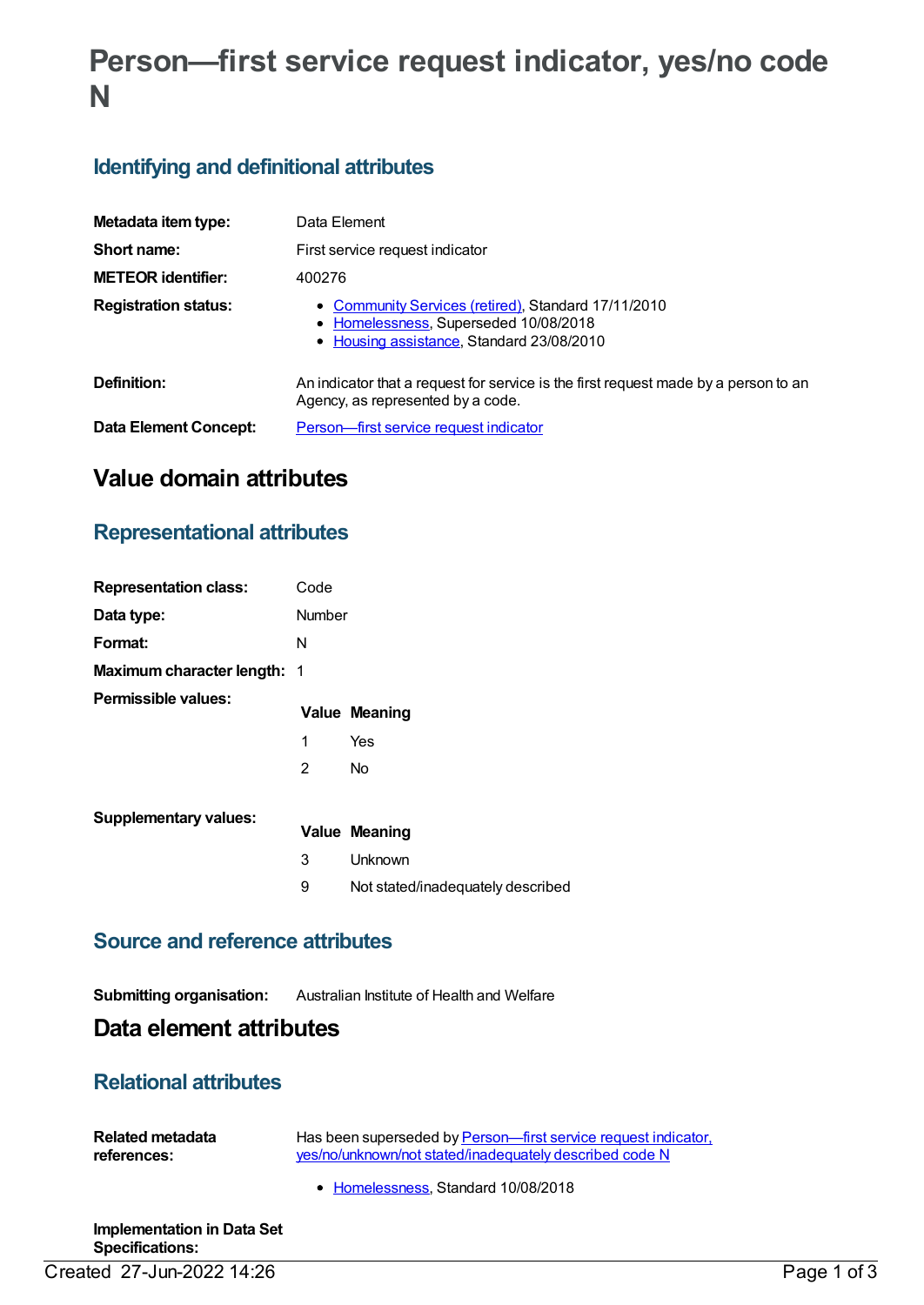*Implementation start date:* 01/07/2011

*DSS specific information:*

In the Specialist Homelessness Services NMDS, this data element is collected only for persons who have not received any services requested or assessment, that is, it is collected only for persons known as 'turnaways'.

In the Specialist Homelessness Services NMDS, this data element is applied to an individual 24-hour reporting period.

Specialist [Homelessness](https://meteor.aihw.gov.au/content/508954) Services NMDS 2012-1[3Homelessness](https://meteor.aihw.gov.au/RegistrationAuthority/14), Superseded 01/05/2013 Housing [assistance](https://meteor.aihw.gov.au/RegistrationAuthority/11), Superseded 01/05/2013

*Implementation start date:* 01/07/2012

*Implementation end date:* 30/06/2013

*DSS specific information:*

In the Specialist Homelessness Services NMDS, this data element is collected only for persons who have not received any services requested or assessment, that is, it is collected only for persons known as 'turnaways'.

In the Specialist Homelessness Services NMDS, this data element is applied to an individual 24-hour reporting period.

Specialist [Homelessness](https://meteor.aihw.gov.au/content/505626) Services NMDS 2013-1[4Homelessness](https://meteor.aihw.gov.au/RegistrationAuthority/14), Superseded 26/08/2014 Housing [assistance](https://meteor.aihw.gov.au/RegistrationAuthority/11), Superseded 26/08/2014

*Implementation start date:* 01/07/2013

*Implementation end date:* 30/06/2014

*Conditional obligation:*

In the Specialist Homelessness Services NMDS, this data element is only collected for turnaways. Turnaways are people who have not received any requested services or assessment. This data element is applied to an individual 24-hour reporting period.

Specialist [Homelessness](https://meteor.aihw.gov.au/content/581255) Services NMDS 2014-1[5Homelessness](https://meteor.aihw.gov.au/RegistrationAuthority/14), Superseded 24/11/2016 Housing [assistance](https://meteor.aihw.gov.au/RegistrationAuthority/11), Superseded 24/11/2016